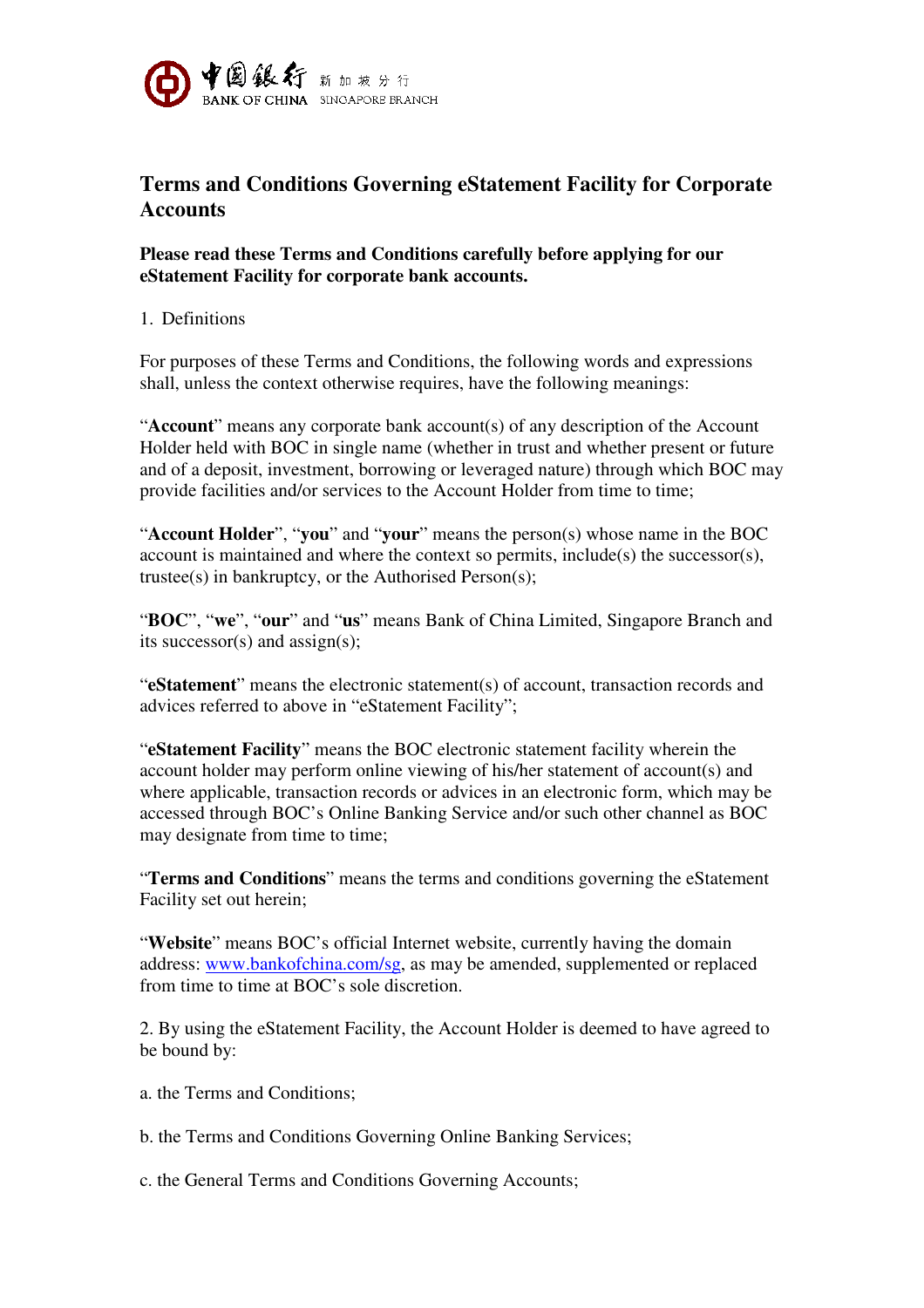

d. all terms and conditions governing the facilities in respect of which the eStatement is issued or generated, other facilities, benefits or services that BOC may from time to time make available to you in connection with the eStatement Facility; and

e. all laws, rules, regulations and official issuances applicable to the eStatement Facility, now existing or which may hereinafter be enacted, issued or enforced.

3. Enrolment in the Online Banking Services is a condition to using the eStatement Facility. Notwithstanding anything contained in the foregoing, the Account Holder shall, save where the bank accounts of the Account Holder are: (a) passbook account(s); (b) bank account(s) where no statements of account (whether paper-based or otherwise) are provided by BOC in relation to such bank account(s); or (c) bank account(s) which BOC deems not to be eligible for the eStatement Facility, apply to enroll in the eStatement Facility in such manner as may be prescribed by BOC. BOC shall have absolute discretion to decline any application for enrolment in the eStatement Facility without giving any reason or prior notice.

4. BOC reserves the right to impose such fee(s) for the use of the eStatement Facility from time to time and at any time at BOC's absolute discretion without any prior notice to or prior consent of the Account Holder.

5. Upon enrolment of the Account Holder to the eStatement Facility, paper-based statements of account and where applicable, transaction records and advices may cease to be generated and issued to the Account Holder on such date as may be decided by BOC at its sole discretion.

6. Notwithstanding anything contained in Clause 3 above, BOC shall have absolute discretion to make available to the Account Holder or to vary, modify, restrict, withdraw, cancel, suspend or discontinue from time to time and at any time, the eStatement Facility or use thereof by the Account Holder on such terms as BOC may notify the Account Holder, including automatically enrolling the Account Holder into the eStatement Facility, without giving any reason or prior notice. By using the eStatement Facility after any modification or change has been effected, the Account Holder is deemed to have agreed to such modification or change.

7. Availability of the Account Holder's eStatement on statement date (as determined by BOC at its absolute discretion) shall be deemed the date of delivery to and date of receipt by the Account Holder of the eStatement. The eStatement shall remain available for viewing for such period as BOC may at its sole discretion determine. The Account Holder shall accept and view the eStatement and make payment in a timely manner.

8. In some circumstances or upon the occurrence of certain events as determined by BOC, BOC may send or continue to send to the Account Holder paper-based statement of account, transaction records or advice to the Account Holder's last known or recorded mailing address. The Account Holder shall accept and view the statement of account, transaction records or advice and to make payment in a timely manner.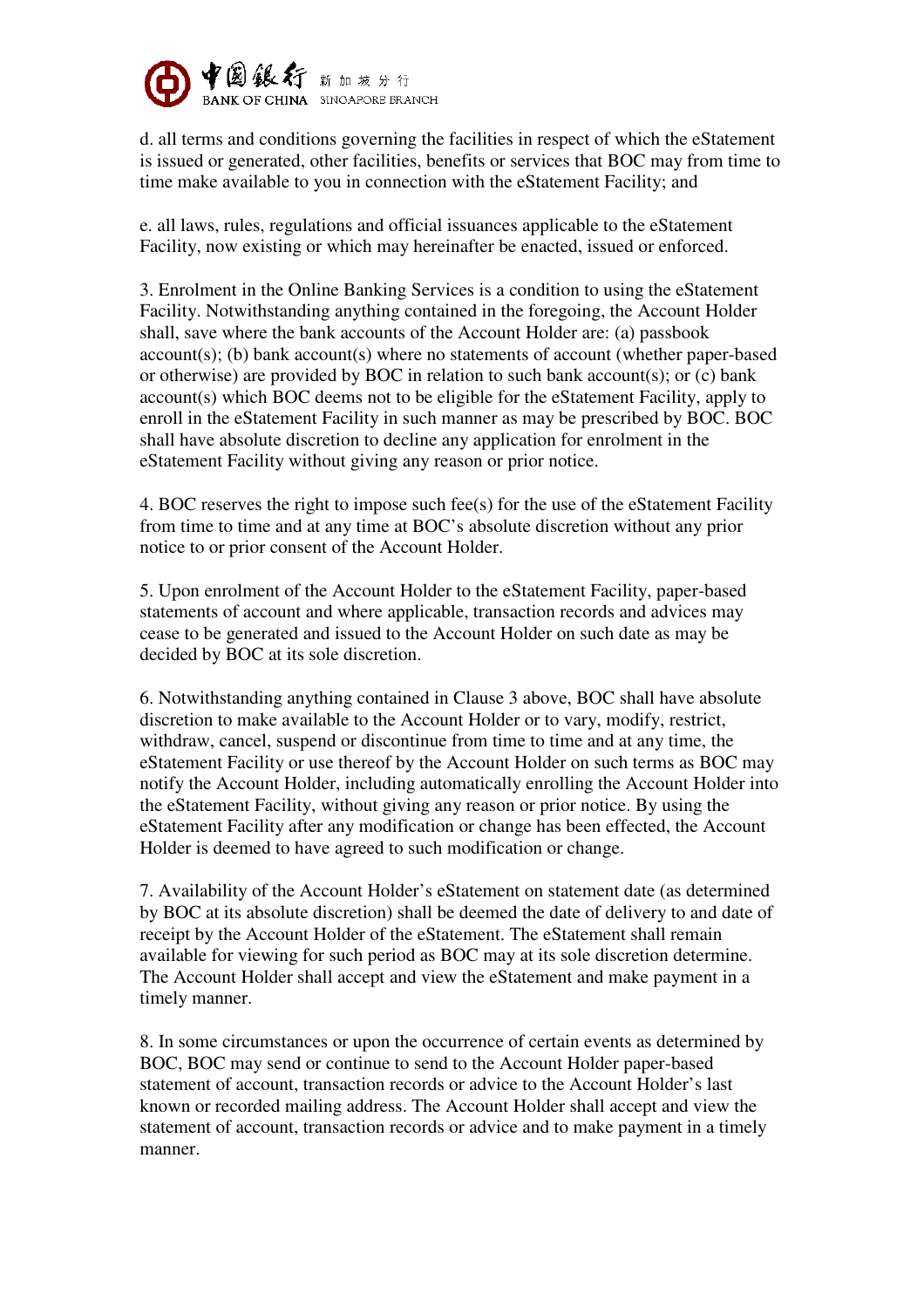

9. The Account Holder understands and accepts that certain transactions performed on or before the statement date in question may not be posted and provided in the eStatement as a result of system delay, network failure and/or technical fault. The Account Holder shall not in any way hold BOC responsible for such omission(s) or for any loss incurred, sustained or suffered by the Account Holder or any other person in reliance thereon.

10. BOC shall not be liable if the Account Holder is unable to gain access to the eStatement Facility and if some or all of the services thereon may not be available at certain times due to maintenance and/or computer, telecommunication, electrical or network failure or any other cause that is beyond BOC's control.

11. The Account Holder shall ensure that the Account Holder's eStatement Facility is not accessed by any unauthorized third party. BOC does not warrant now and hereinafter the timeliness, security, secrecy or confidentiality of any information transmitted through any applicable Internet service provider, network system or such other equivalent system in any jurisdiction via the eStatement Facility and the Account Holder shall not in any way hold BOC responsible for any losses incurred, sustained or suffered by the Account Holder or any other person as a result thereof.

12. The Account Holder shall view and check the eStatement in a timely and responsible manner. If there is any delay or failure in the delivery of the eStatement or any error contained in the eStatement, the Account Holder shall promptly contact BOC's Customer Service Executives at the following telephone number: 1800- 6695566, or such other contact number as may be updated by BOC from time to time.

13. Cancellation of use of the eStatement Facility may be effected by the Account Holder by submitting to BOC the necessary documentation as required by BOC. BOC shall have the absolute discretion to approve or decline at such time as it deems fit any request by the Account Holder to cancel the eStatement Facility. Such cancellation shall not affect any rights or obligations accrued prior to the effective date of cancellation.

14. Where BOC has not given prior notice in respect of cancellation, suspension or discontinuation of use of the eStatement Facility by the Account Holder, BOC shall as soon as practicable give notice to the Account Holder of such cancellation, suspension or discontinuation by one or more such notification method(s) as BOC may elect in accordance with Clause 20 below.

15. Upon cancellation of the eStatement Facility, BOC shall as soon as practicable generate and send paper-based statement of account, transaction records or advice to the Account Holder's last known mailing address that is kept in BOC's records. Notwithstanding the foregoing and cancellation of the eStatement Facility, eStatement may continue to be sent to the Account Holder until such time as BOC in its sole discretion processes the Account Holder's request to cancel the eStatement Facility.

16. Notwithstanding anything to the contrary, BOC shall not be held responsible for any loss, claim, demand, actions, proceedings, award, damages, liability, fee, charge, expense or costs (including all legal costs) whatsoever and howsoever arising and